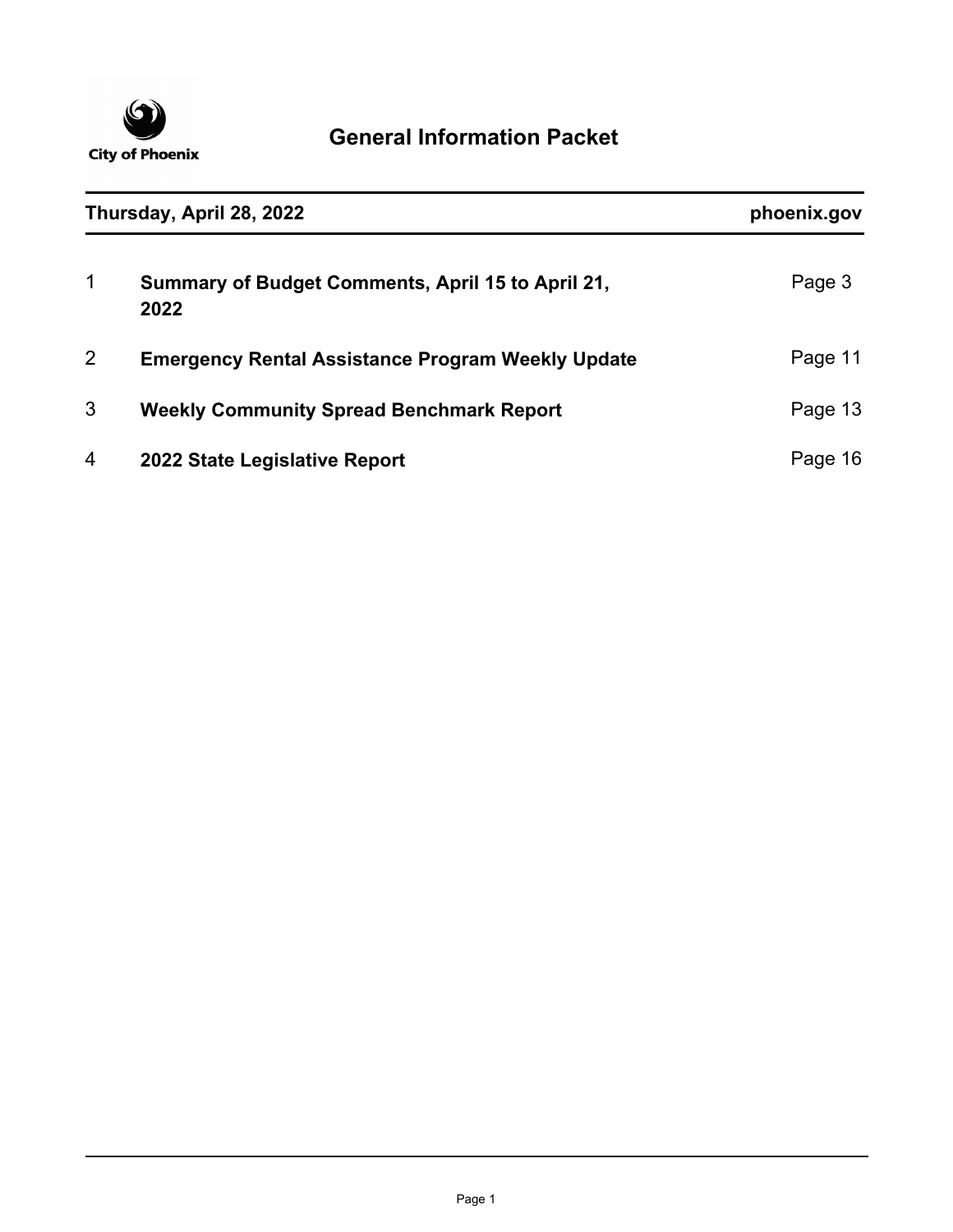

**Report**

**Date:** 4/28/2022, **Item No.** 1

### **Summary of Budget Comments, April 15 to April 21, 2022**

This report transmits resident budget comments received by the Budget and Research Department between April 15 and April 21, 2022.

### **Summary**

For the month of April staff provides weekly budget comments received by the Budget and Research Department via phone and email. Comments received are responded to by Budget and Research staff and/or the appropriate City department.

### Summary of Community Feedback

Below is a summary of the comments received from March 1 to April 21, 2022, through Virtual Community Budget Hearings, the FundPHX tool, and received directly by the Budget and Research Department.

## **Comments for additional funding/support for the proposed budget:**

- · (79) in support of installing pickleball courts at Desert Foothills Park in Ahwatukee.
- · (43) additional funding for Street Transportation maintenance, cleaning, and repair.
- · (35) additional funding for public safety and the Police Department.
- · (33) in support of the gated alleys.
- · (30) additional funding for street improvements at 3rd and 5th Avenue in the Willo neighborhood.
- · (28) additional funding to establish a community-led Public Health Committee.
- · (28) additional funding for roadway and pedestrian safety, speeding enforcement, street racing, Vision Zero, and the Roadway Safety Action Plan.
- · (26) additional funding for training and hiring Police officers.
- · (24) additional funding for mental health services and non-police interventions.
- · (24) additional funding for public safety and supportive services in the Village Meadows neighborhood.
- · (21) in support of funding for immigrant/refugee services, the proposed City Navigator position, and the International Rescue Committee.
- · (21) additional funding for expanded Parks and Recreation services, and improvements to trails and facilities, lighting, restrooms, sports facilities, and tree and shade coverage.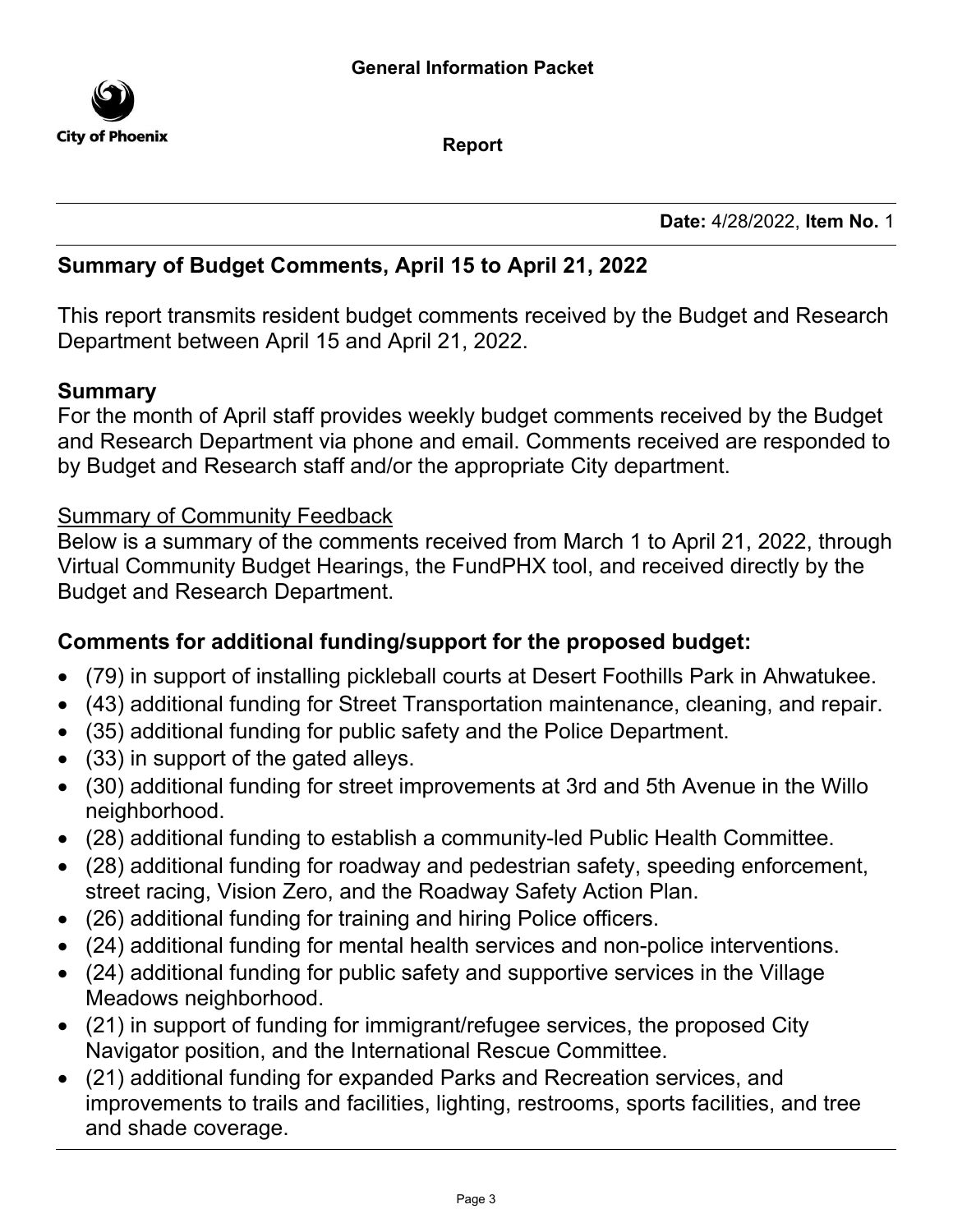- · (21) additional funding for affordable housing and supportive services, rental assistance, and housing for veterans and victims of domestic violence.
- · (20) additional funding for programs assisting individuals experiencing homelessness.
- · (17) additional funding for Human Services, substance abuse, childcare, and senior programs.
- (17) in support of funding for Arts and Culture.
- · (14) additional funding for expanded Public Transit services, dedicated bus lanes and bays, shaded bus stops, and light rail extensions.
- · (13) additional funding for the 19th Avenue Corridor Safety Plan.
- · (12) in support of climate and sustainability programs, water conservation, Climate Action Plan, Tree and Shade Master Plan, and the Office of Heat Response and Mitigation.
- · (11) additional funding for expanded Neighborhood Services programs, Blight Busters, and animal control services.
- · (11) additional funding for historic preservation and the Warehouse and Threatened Buildings Grant program.
- · (10) additional funding for hiring and improved training of Park Rangers.
- · (10) additional funding for traffic signals and street lighting.
- · (4) additional funding for Planning and Development services, support for vacant storefronts, land reuse programs, and ensuring equitable communities.
- · (4) additional funding to expand the Green Organics program.
- · (3) additional funding for Library services.
- · (3) additional funding to renovate Cactus Park Precinct.
- · (3) in support of the Trial Budget.
- (2) in support of funding for the Public Defender's Office.
- · (2) additional funding for more full-time staff at the Pueblo Grande Museum.
- · (2) additional funding to address street flooding.
- · (2) in support of Economic Development and support for small and micro-business owners.
- · (1) additional funding for the Fire Department.
- · (1) additional funding to support local elementary schools.
- · (1) in support of the Sunnyslope Works program.
- · (1) additional funding for faster replacement of damaged garbage and recycling containers.
- · (1) in support of 24/7 customer service support.
- · (1) additional funding for Information Technology Services.
- · (1) additional funding for Aviation.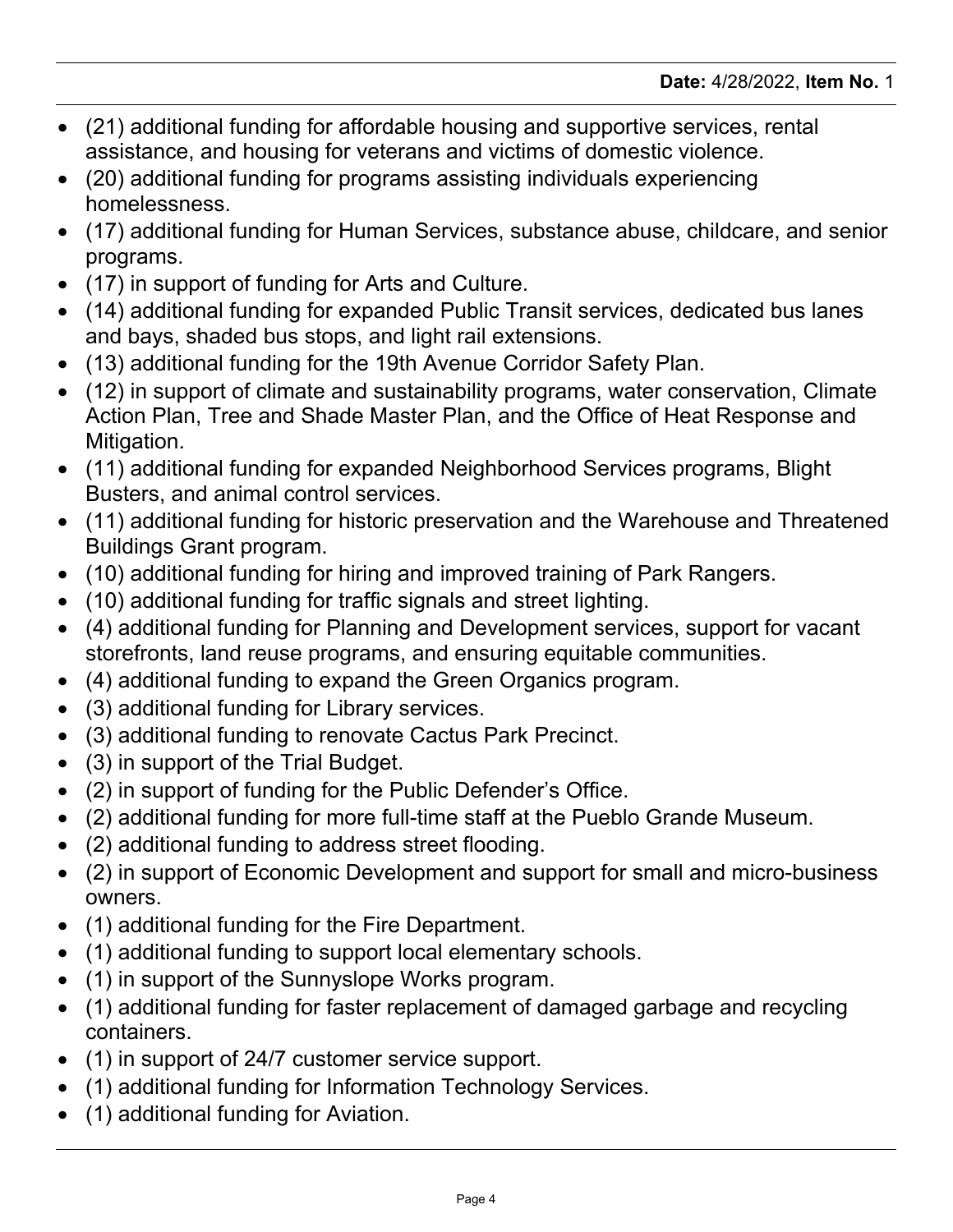· (1) additional funding to improve response times to water leaks.

# **Comments for reduced funding/opposition of the budget:**

- · (17) in opposition of increased funding for Police or in favor of reducing the Police budget.
- (3) reduced funding for Golf.
- · (2) in opposition of increased funding for Light Rail.
- · (2) in opposition of increased funding for the Law Department.
- · (2) in opposition of increased funding for Human Resources.
- · (1) in opposition of increased funding for Housing.
- · (1) in opposition of increased funding for Arts and Culture.
- · (1) in opposition of increased funding for Human Services.
- · (1) in opposition of increased funding for Sustainability.
- · (1) in opposition of increased funding for Environmental Programs.
- · (1) in opposition of increased funding for Library.
- · (1) in opposition of increased funding for Community and Economic Development.
- · (1) in opposition of increased funding for Fire.
- · (1) in opposition of increased funding for Communications.
- · (1) in opposition of increased funding for the Equal Opportunity Department.
- · (1) in opposition of dedicated pickleball courts at Desert Foothills Park.
- · (1) in opposition of the Trial Budget.

# **General Comments received:**

- · (2) proposed procuring services from outside vendors in areas of Human Services, Arts, Economic Development and Climate and Sustainability.
- · (2) promoted using electronic communication for the City Services bill to reduce costs associated with hard copy mail.
- · (1) promoted rescinding tax-exempt status for churches.
- · (1) promoted regulation for short term rentals.
- · (1) promoted stronger tax policies for wealthier residents.
- · (1) requested updates to City Code.

**Attachment A** transmits a summary of the email and voicemail comments regarding the budget for April 15 through April 21, 2022, as well as social media statistics.

## **Responsible Department**

This item is submitted by City Manager Jeffrey Barton and the Budget and Research Department.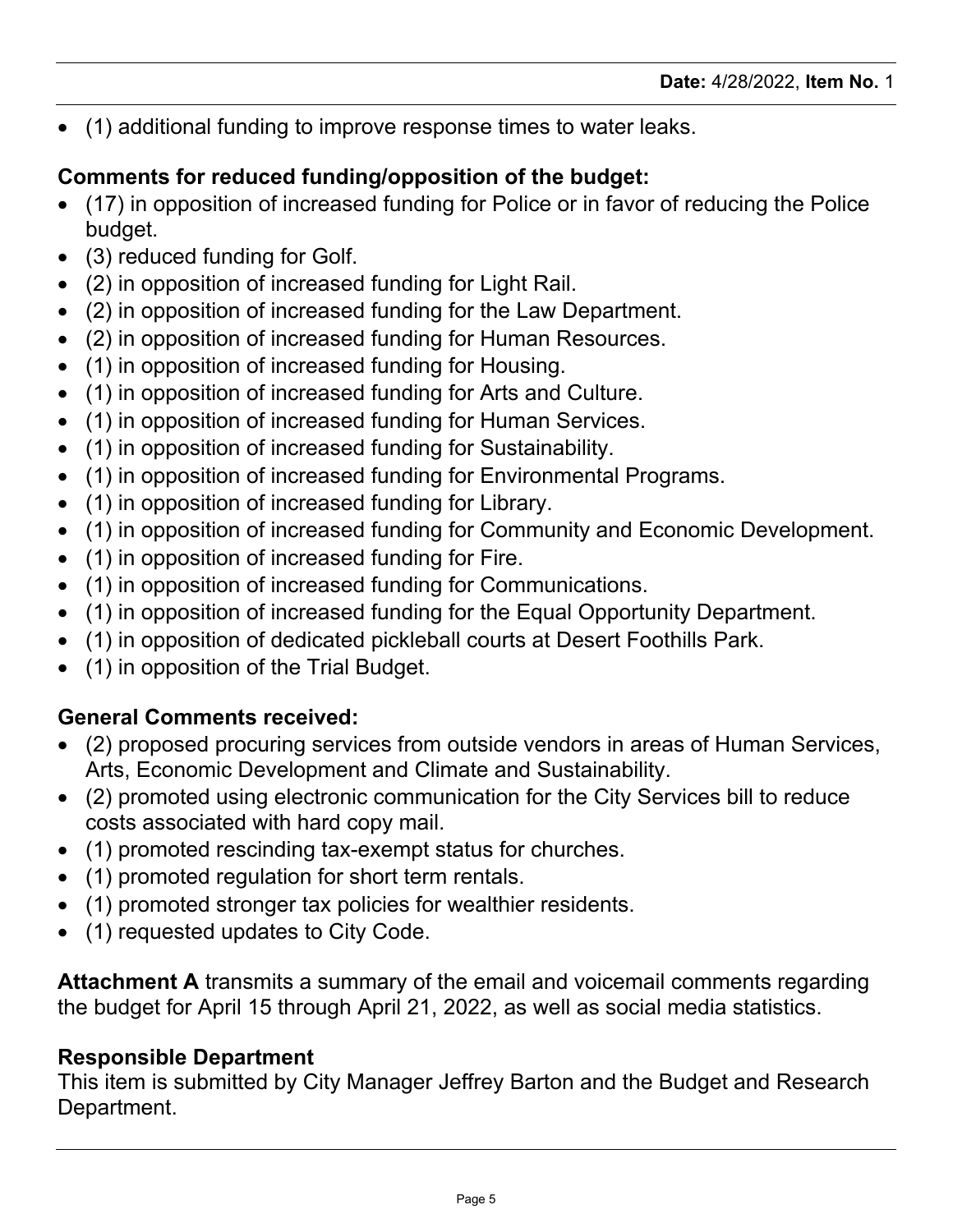

**To:** Jeffrey Barton City Manager

**Date:** April 22, 2022

- **From:** Amber Williamson<sup>2</sup> Budget and Research Director
- **Subject:** RESIDENT BUDGET COMMENTS

The Budget and Research Department maintains an e-mail address and a voice mailbox for residents to provide comments on the budget.

**Attachment A** transmits a summary of these comments for April 15 to April 21, 2022, as well as social media statistics.

A[t www.phoenix.gov/Budget,](http://www.phoenix.gov/Budget) residents can access the 2022-23 City Manager's Trial Budget, minutes from the 11 Virtual Community Budget Hearings held from April 2 to April 15, 2022, and other budget information.

Under Virtual Community Budget Hearings, residents can view the following:

- The 2022-23 Budget Tabloid in English and Spanish
- FundPHX Budgeting Tool
- The Budget Hearing presentation video in English and Spanish
- Videos of completed Virtual Community Budget Hearings.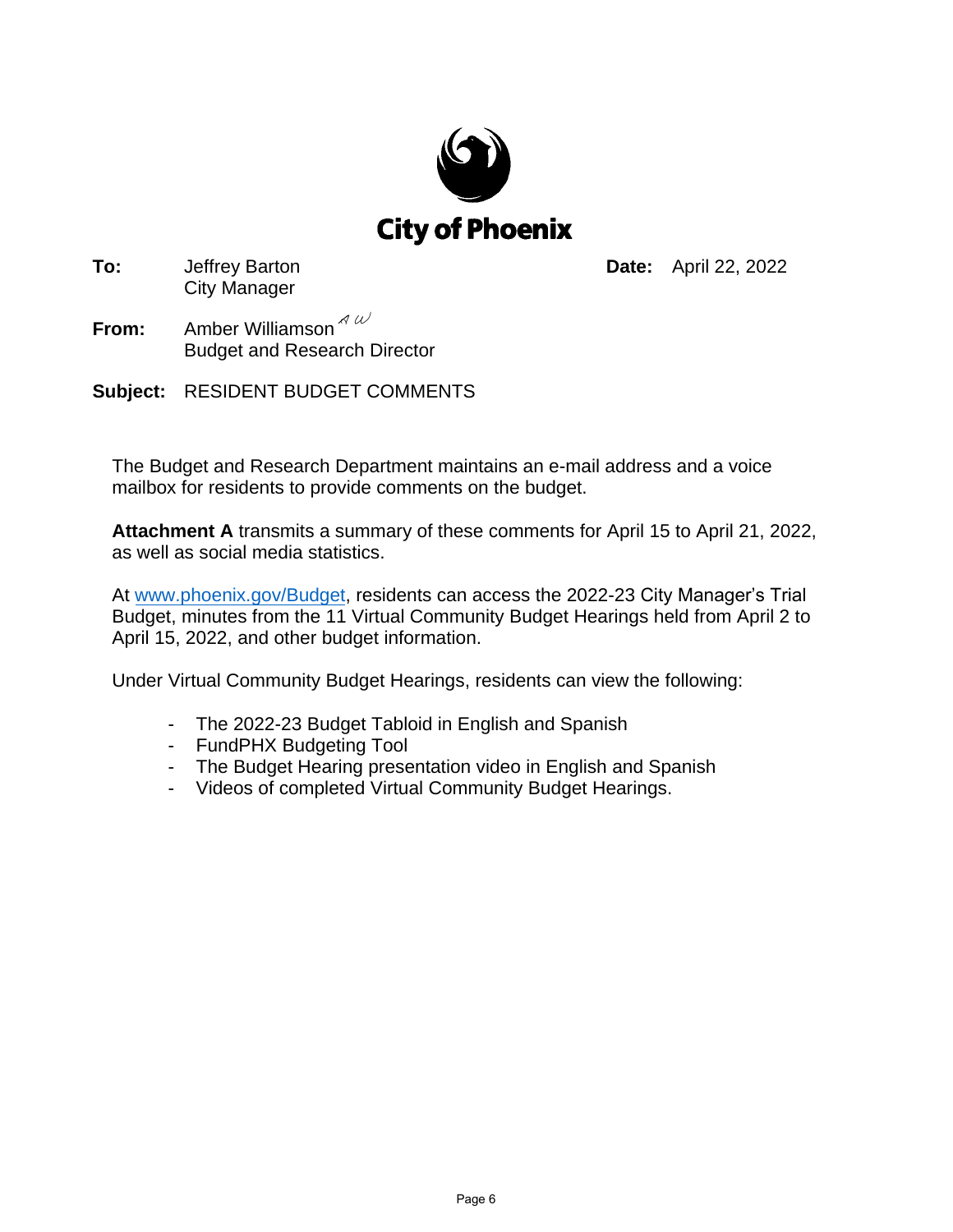## **ATTACHMENT A**

### **VOICEMAIL, ELECTRONIC, AND WRITTEN BUDGET COMMENTS RESPONDED TO APRIL 15, 2022 – APRIL 21, 2022, AND SOCIAL MEDIA STATISTICS**

#### Emails

- 1. Bailey Cacciatore sent an email in support of the proposed funding for the Office of Arts and Culture.
- 2. Donna Reiner sent an email in support of the proposed funding for the Office of Arts and Culture and would like to see an additional \$500,000 go to the Historic Preservation Warehouse and Threatened Buildings Grant program.
- 3. Steve Schumacher sent an email in support of funding for a City Historian position.
- 4. Nancy Wellmeier sent an email in support of additional funding for the International Rescue Committee (IRC) Welcome Center at the Ann Ott School to replace flooring and air conditioner.
- 5. Lois Stansbury sent an email in support of adding "no panhandling" signs in District 1 and adding funds to the Gated Alley Program.
- 6. Deborah Delwiche sent an email in support of "no panhandling" signs, funds for the Gated Alley Program, police officers, streetlights, speed mitigation solutions, and street repaving in the Village Meadows neighborhood, on 19th Avenue between Bell Road and Union Hills Drive.
- 7. Marnie Hawkins sent an email in support of "no panhandling" signs, funds for the Gated Alley Program, police officers, neighborhood inspectors, and adding streetlights in the Village Meadows neighborhood.
- 8. A resident sent an email in support of additional funding for the Police Department.
- 9. A resident sent an email in support of additional funding for the Police Department, adding "no panhandling" signs and more affordable housing.
- 10. Steve Moose sent an email in support of additional funding to hire more police officers.
- 11. Ashlee Fidler-McDonald sent an email in support of "no panhandling" signs, funds for the Gated Alley Program, police officers, streetlights, speed mitigation, and additional lights in parks in the Village Meadows neighborhood.
- 12. Elaina O'Grady sent an email in support of additional funding to the Police Department to add officers in the Village Meadows neighborhood and additional funding for the Gated Alley Program.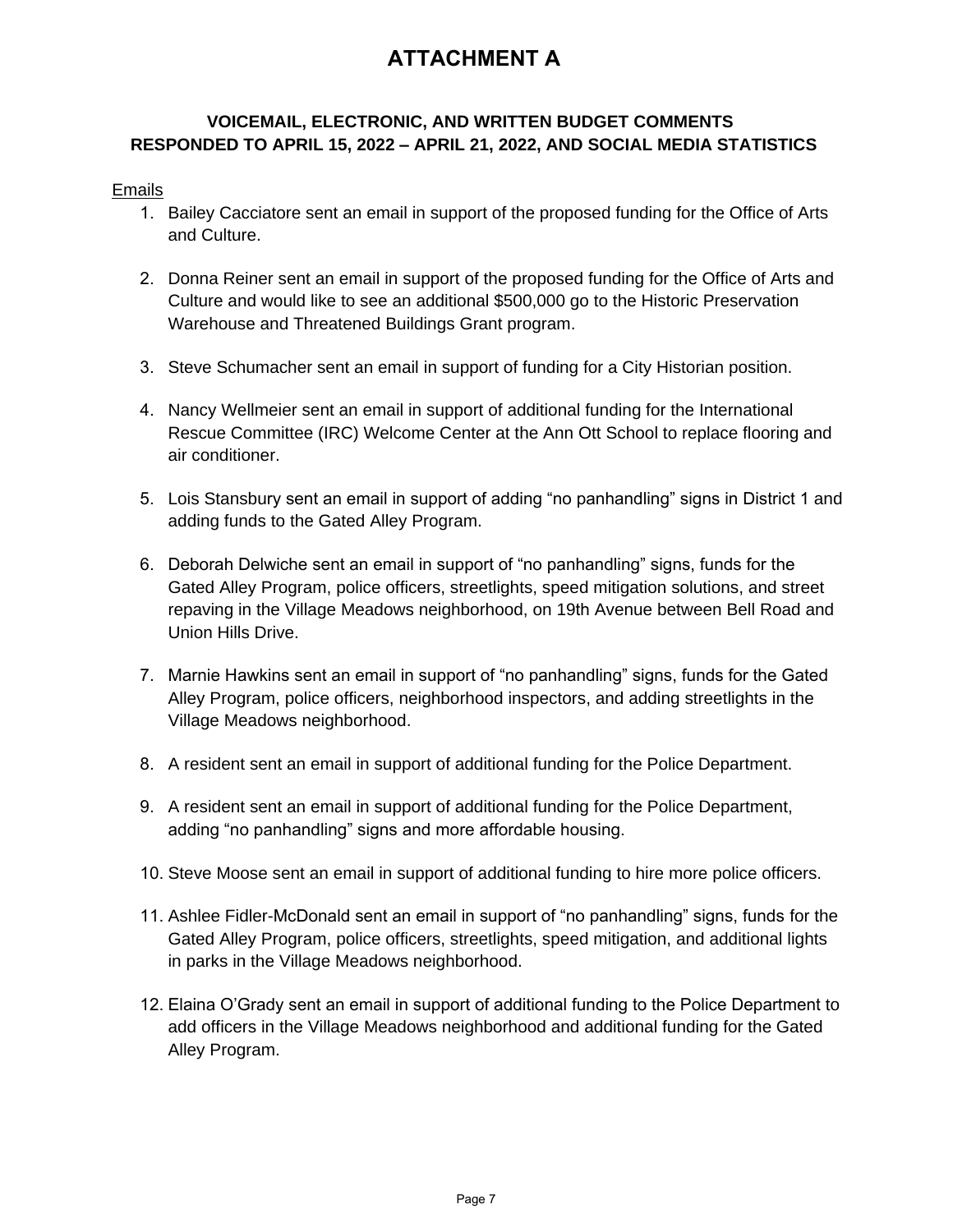- 13. Jim Mussmann sent an email in support of additional patrol officers in the Village Meadows neighborhood to address the criminal activity and blight.
- 14. Loreen Janashak sent an email in support of additional patrol officers in the Village Meadows neighborhood to address criminal activity and blight.
- 15. Joanne Manning sent an email in support of additional patrol officers in the Village Meadows neighborhood to address criminal activity and blight.
- 16. Cindy Zaso sent an email in support of additional patrol officers in the Village Meadows neighborhood to address criminal activity and blight.
- 17. Ro Nestor sent an email in support of additional patrol officers in the Village Meadows neighborhood to address criminal activity and blight.
- 18. Jeff Puskar sent an email in support of additional patrol officers in the Village Meadows neighborhood to address criminal activity and blight.
- 19. Anne Mullen sent an email in support of additional patrol officers in the Village Meadows neighborhood to address criminal activity and blight.
- 20. Cheryl Blakes sent an email in support of additional officers at 19th Avenue and Dobbins Road and the entrance to South Mountain Park for street racing and criminal activity and would like to see that area repaved and additional streetlights installed.
- 21. Sharon Thomas sent an email in support of installing pickleball courts at Desert Foothills Park in Ahwatukee.
- 22. Debbie Weigert sent an email in support of installing pickleball courts at Desert Foothills Park in Ahwatukee.
- 23. Dean Becker sent an email in support of installing pickleball courts at Desert Foothills Park in Ahwatukee.
- 24. Patricia King sent an email in support of installing pickleball courts at Desert Foothills Park in Ahwatukee.
- 25. Sharon Machado sent an email in support of installing pickleball courts at Desert Foothills Park in Ahwatukee.
- 26. Bernice Volinsky sent an email in support of installing pickleball courts at Desert Foothills Park in Ahwatukee.
- 27. Alan Peril sent an email in support of installing pickleball courts at Desert Foothills Park in Ahwatukee.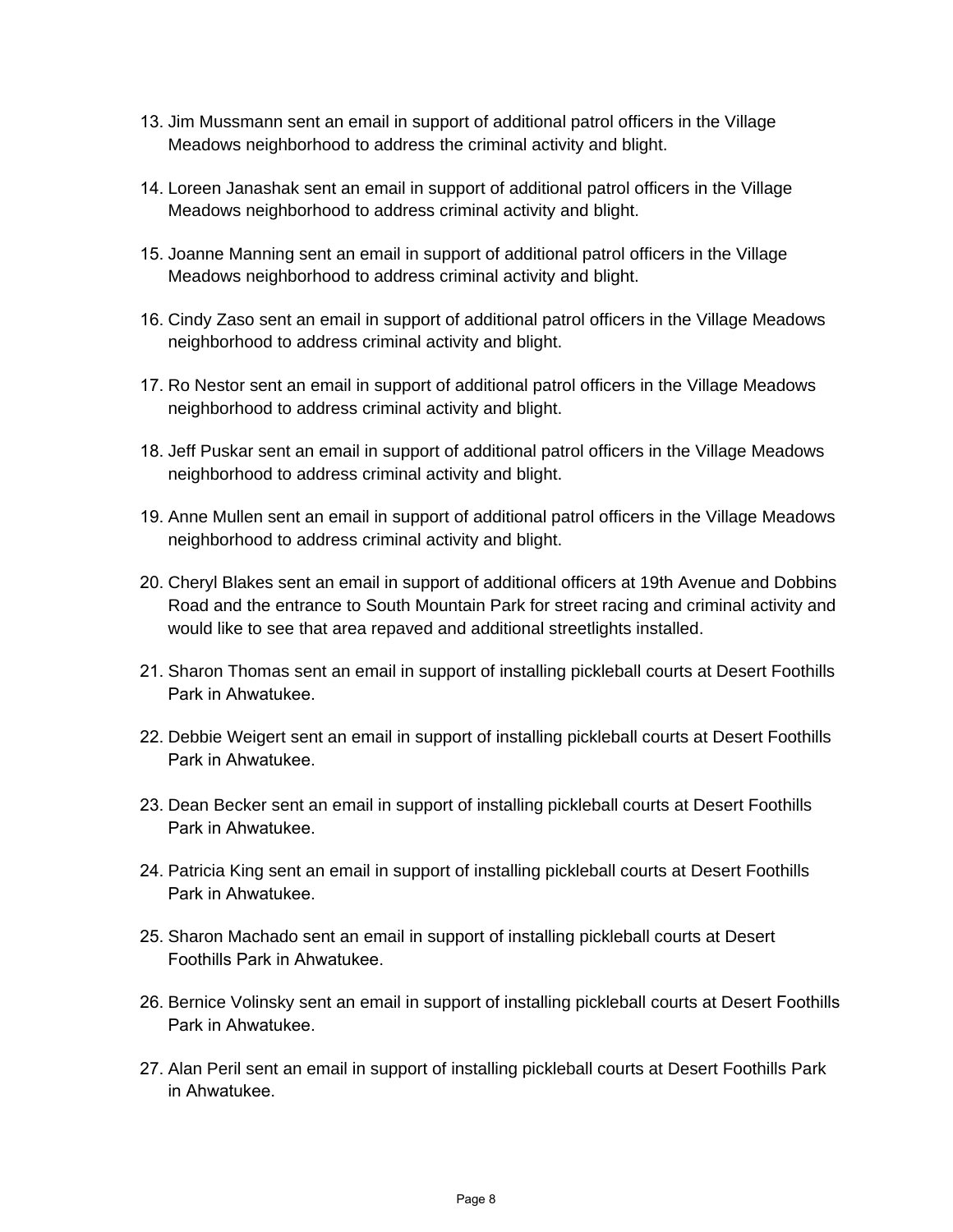- 28. Colleen Schaffer sent an email in support of installing pickleball courts at Desert Foothills Park in Ahwatukee.
- 29. Ruthann Goozdich sent an email in support of installing pickleball courts at Desert Foothills Park in Ahwatukee.
- 30. Beth Gadzik sent an email in support of installing pickleball courts at Desert Foothills Park in Ahwatukee.
- 31. Stephen Bylund sent an email in support of installing pickleball courts at Desert Foothills Park in Ahwatukee.
- 32. Tracy Campagnano sent an email in opposition to adding new pickleball courts at Desert Foothills Park in Ahwatukee, suggesting refurbishment of current tennis courts to accommodate pickleball.

#### Voicemails

- 1. Adwar left a voicemail in support of additional patrol officers in the Village Meadows neighborhood to address criminal activity and blight, and additional funding for the Gated Alley Program.
- 2. Rick Arronda left a voicemail in support of additional patrol officers in the Village Meadows neighborhood to address criminal activity and blight.
- 3. Maritsa left a voicemail in support of additional patrol officers in the Village Meadows neighborhood to address criminal activity and blight, and more lights were installed at the Bell Road and I-17 underpass.
- 4. Scott Madison Bristol left a voicemail in support of additional patrol officers in the Village Meadows neighborhood to address criminal activity and blight.
- 5. A resident left a voicemail in support of additional patrol officers in the Village Meadows neighborhood to address criminal activity and blight and requested installation of "no panhandling" signs.
- 6. Carol Hughes left a voicemail in support of installing pickleball courts at Desert Foothills Park in Ahwatukee.
- 7. Barbara Tucker left a voicemail in support of funding for the installation of sidewalks and pedestrian crosswalk signals with audio cues at 24th Street and Broadway Road.